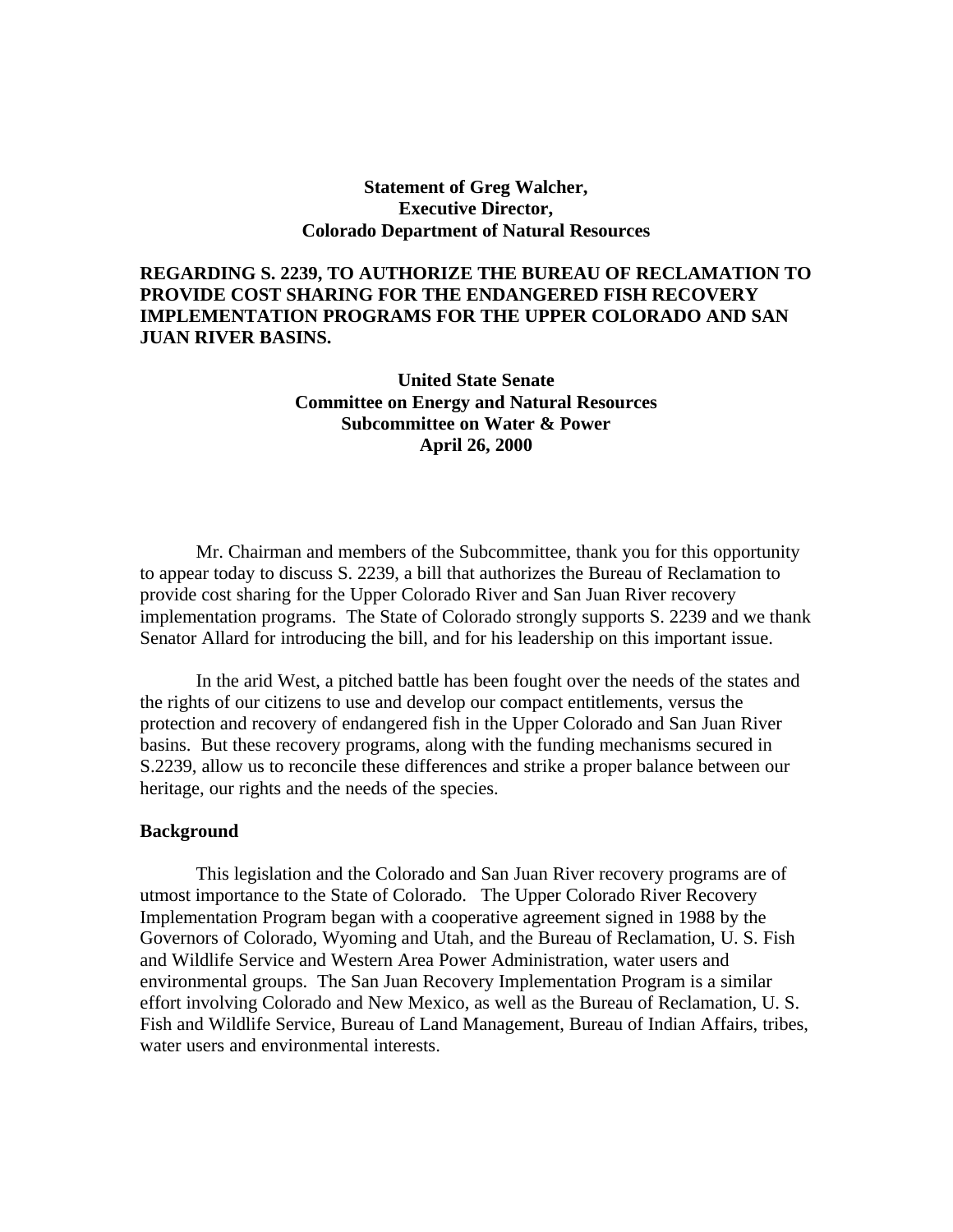The State of Colorado, as well as its water and power users and environmental interests, are active participants in these two programs. The fundamental goal is to recover and de-list the endangered fish. That must be done while water development in the Upper Basin and San Juan Basin proceeds in accordance with a complex array of state and federal laws, treaties, interstate compacts, Supreme Court decrees, and the Secretary of Interior's trust responsibilities, collectively referred to as the Law of the River.

None of the bills that have been introduced in recent years to amend that Endangered Species Act would change the need for these recovery programs. Indeed, most of the amendments put even greater emphasis on local efforts to protect threatened and endangered species. These recovery programs have effectively given a greater voice to state agencies, as well as water users and environmental interests, and have shifted the focus of our efforts from the regulatory approach to the development of solutions for important resource conflicts.

Both Recovery Implementation Programs have made significant progress toward recovering the endangered fish. The State of Colorado is leading the efforts toward recovery and expects the U.S. Fish and Wildlife Service to publish recovery goals this summer. Current data indicates populations of the Colorado pikeminnow are increasing to the point where de-listing, or at least down-listing, is a distinct possibility. Similar progress is being made with the humpback chub. Razorback suckers are also beginning to show signs of improvement, but we need additional emphasis on the bonytail chub.

As the Committee is aware, the historic Programmatic Biological Opinion for the "15 Mile Reach" of the Colorado River near Grand Junction was completed on December 20, 1999. As a result, ESA compliance was achieved for more than one million acre-feet of existing and 120,000 acre-feet of future water depletions on the main stem of the Colorado River. The opinion specifically highlights the importance of this pending legislation. High priority work on similar biological opinions is continuing in other basins as well.

The San Juan River Recovery Implementation Program is also making significant progress. The program supports tribal water development in the San Juan River Basin, including 122,000 acre-feet of new depletions in New Mexico for the Navajo Indian Irrigation Project and 57,100 acre-feet of depletions for the Animas-La Plata Project, a top priority for the State of Colorado.

#### **S. 2239**

For roughly a decade, the Upper Colorado River and San Juan River recovery implementation programs have been funded through congressional appropriations to the Bureau of Reclamation, Bureau of Indian Affairs, Bureau of Land Management, and U.S. Fish and Wildlife Service. These appropriations are in addition to contributions by the Upper Basin states, and from water and power users. But all of this has been without direct authorization by Congress.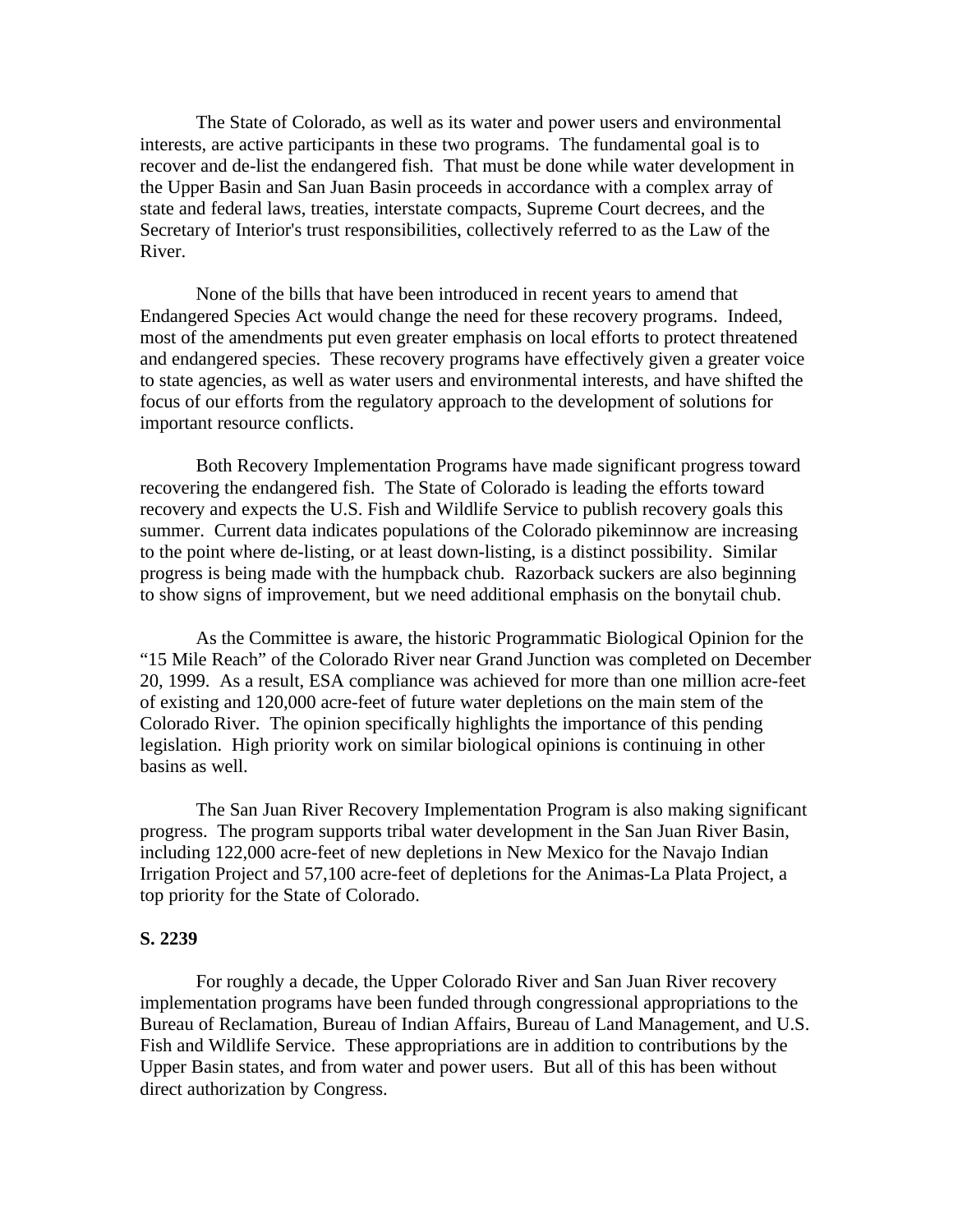The Congress has been justifiably concerned about the amount of continued funding necessary for the program's capital construction projects. Meanwhile, the Clinton Administration has pressed upon the participants significant pressure for increased cost sharing by non-federal parties. It is time for Congress to make clear the federal responsibility for this program with this authorization.

S. 2239 is the result of five years of good faith negotiations among the States of Colorado, Wyoming, Utah, and New Mexico, as well as power users, water users, federal agencies and environmental organizations. This legislation would authorize funding for capital construction and for operations and maintenance. Projects include building fish ladders, acquiring water flows in accordance with state law, constructing hatcheries, and acquiring and restoring floodplain habitats.

These programs have relied upon Reclamation funding for 100% of all capital construction. To date, over \$20 million has been spent for capital projects to recover the endangered fish in the Upper Basin. But the participants in these recovery programs estimate the need for up to \$100 million in capital construction funds through fiscal year 2007.

S. 2239 would authorize \$46 million in federal funds for the Bureau of Reclamation. The remaining \$54 million would be generated from non-federal sources, including state contributions, not to exceed \$17 million. It would also generate reimbursable power user contributions up to \$17 million, and an additional \$20 million from the Flaming Gorge Dam in Utah and the Colorado Water Conservation District's Wolford Mountain Reservoir, at a capital cost of approximately \$5 million. Power users will experience substantial increased costs (an estimated \$15 million over the next few years) to replace lost peaking power due to reservoir re-operations for the endangered fish.

Annual funding costs for operations and research are provided by federal agencies, the States, and power users. These cost-sharing arrangements will likely continue. But the capital projects needed to recover the species will require continued operation and maintenance. This legislation specifies use of nonreimburseable power revenues for 100% of the base annual funding, up to \$4 million for the Upper Basin Program, and up to \$2 million for the San Juan Program.

To minimize the effects of rate increases, S. 2239 sanctions the agreement between the State of Colorado, the Western Area Power Administration, and the Bureau of Reclamation, to allow the Colorado Water Conservation Board to provide a lowinterest loan to the power users. This legislation also provides funding certainty for power customers by ensuring that: (1) power revenues for capital projects match State funding levels on a rolling two-year basis; and (2) in the event state funding for ongoing operation and maintenance is terminated, so too shall power revenue contributions terminate.